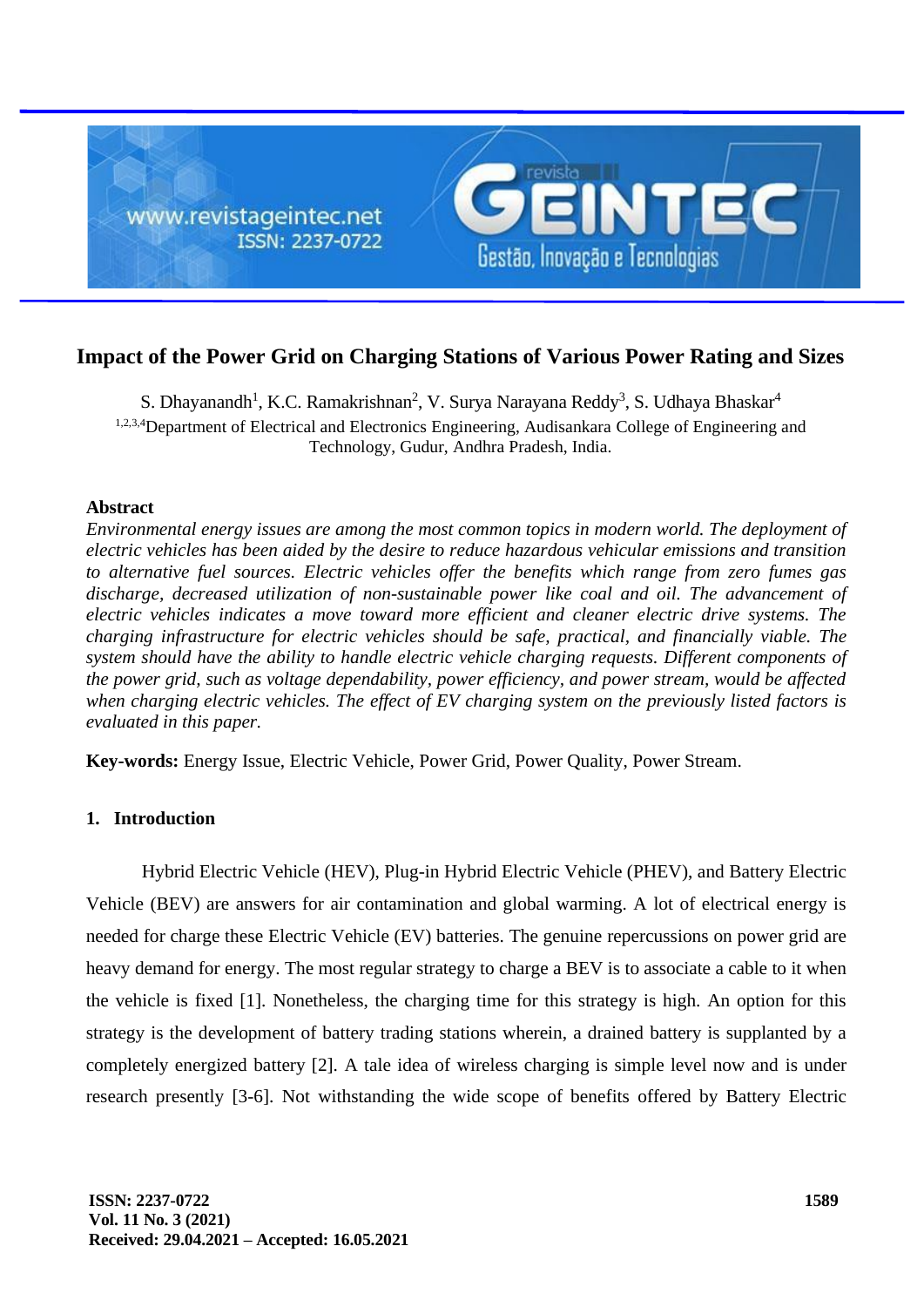Vehicle (BEV), one of the prevailing purposes behind its lower acknowledgment is its restricted battery limit.

Regardless of the motivators offered by the public authority to advance Electric vehicles, India is as yet attempting to get more electric vehicles out. One thing to note is that India's own vehicle market is exceptionally portioned when contrasted with created nations. The market comprises of bike bicycles – the most well-known method of transport, three wheeler carts utilized for public transportation and Four wheeler vehicles and transports. The plans dispatched by the public authority embrace every one of these methods of transport with the point of getting more electrical variations to every one of them. The NEMMP which is the foundation of the electrification process pointed toward making India a pioneer in two and four wheeler electric vehicles on up coming years. Achievement, in any case, has been seen substantially more for two-and three-wheelers – that too in a restricted limit instead of 4 wheeler vehicles and could be credited to the absence of charging framework. In the 2 and 3 wheeler charging setting, there is an option accessible as battery trading anyway for the situation for four wheeler vehicles, on the other hand the electric vehicle charging framework. The charging foundation is as yet in its earliest stages disregarding the vision by the public authority henceforth this exploration intends to address the accompanying inquiries the current boundaries and difficulties impeding the execution of EV Charging stations.

Generally, the effect of EV charging on power grids has been a zone that has recreated by researchers. The foundation of charging stations forces an extra burden to the power grid. This can decrease the performance parameters of the distribution network. The uncoordinated charging of EVs may prompt expansion in peak load, introduction of increased harmonics as well deterioration of voltage profile. Numerous examinations led so far by the specialists uncovered the unfavourable effect of EV charging loads on various boundaries of the circulation network like voltage profile [8], harmonics and peak load [9]. The charging from distribution systems can greatly affect the characteristics and standards of the grid such as system stability, reliability, power flow, power quality and power loss.

## **2. The Impact of PHEV Charging on Various Power Grid Factors**

The proposed charging model has two modes of operation. When the electrical grid is charging the storage, the charger modules are switched into the charging mode and the power flows from the electrical grid into the storage batteries. The grid current is filtered through the filtering circuit and then the rectifier is used for rectifying the input AC power [10-11]. The DC/DC converter in this mode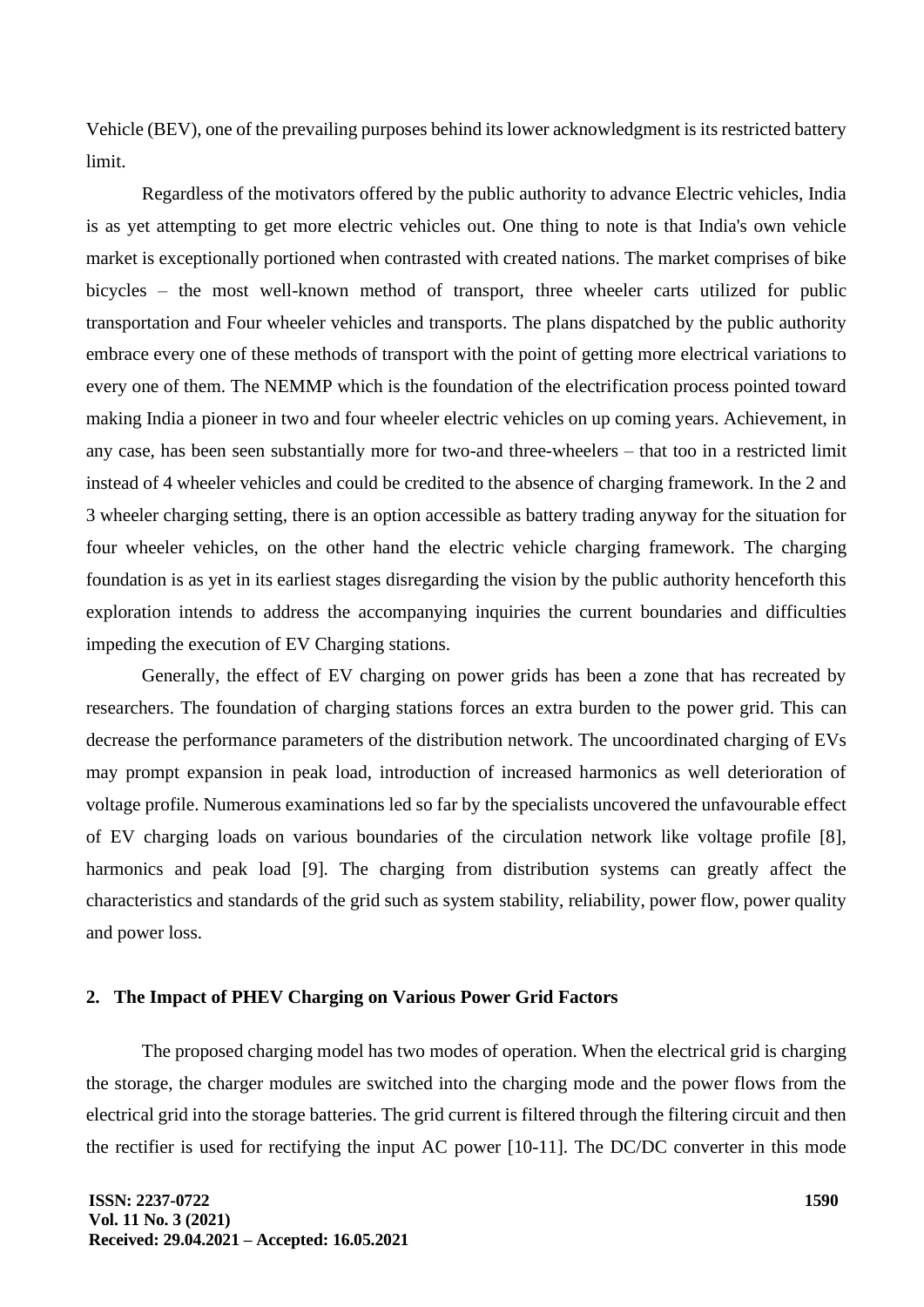controls the charging current into the storage batteries. During the discharging mode, the battery storage provides power to charge EVs. The charging system controls, the charging rate into the EVs which is controlled by the battery management system. In these regard two relays are used in the module to decide the mode of operation.

The proposed charging design for the individual charger modules is appeared in Fig. 4. The framework has two methods of activity. At the point when the electrical framework is charging the capacity, the charger modules are exchanged into the charging mode and the force streams from the power grid into the capacity batteries. The network current is separated through the filter circuit then the rectifier is utilized for amending the information AC power. The DC/DC converter in this mode controls the charging current into the capacity batteries. During the discharging mode, the battery ability to charge EVs. The charging system controls the charging rate into the EVs which is instructed by the battery management of the EV. Two relays are utilized in the module to choose the method of activity.

### **2.1 Voltage Stability Factor**

Voltage stability can be characterized as the capacity of the system to hold system voltages inside worthy cut-off points under ordinary working conditions. Voltage stability can be nearby marvels or a worldwide wonder [12]. On the off chance that countless system buses face voltage stability issue, it is a worldwide wonder. Two factors to be specific Voltage Sensitivity Factor (VSF) and Voltage Stability Index (VSI) can be utilized for voltage steadiness examination.

The voltage stability is assessed dependent on the assurance of VSF from the PV curve [27-29].The PV curve is a graphical representation of active power and voltage.

#### • **The PV Curve**

Consider a two-bus system. Expect that one transport goes about as the sending end and the other as receiving is the voltage of the sending end and is the voltage of receiving ending. The transmission line is addressed with impedance  $\bar{Z}_{\nu}$ . Assume that a load of impedance  $\bar{Z}_{\nu}$  is associated at the receiving end.

Taking as the reference voltage, the magnitude of current in the transmission line is given as

$$
I = \left| \frac{V_s \angle 0}{\bar{Z}_\gamma \angle \theta_\gamma + \bar{Z}_L \angle \theta_L} \right|
$$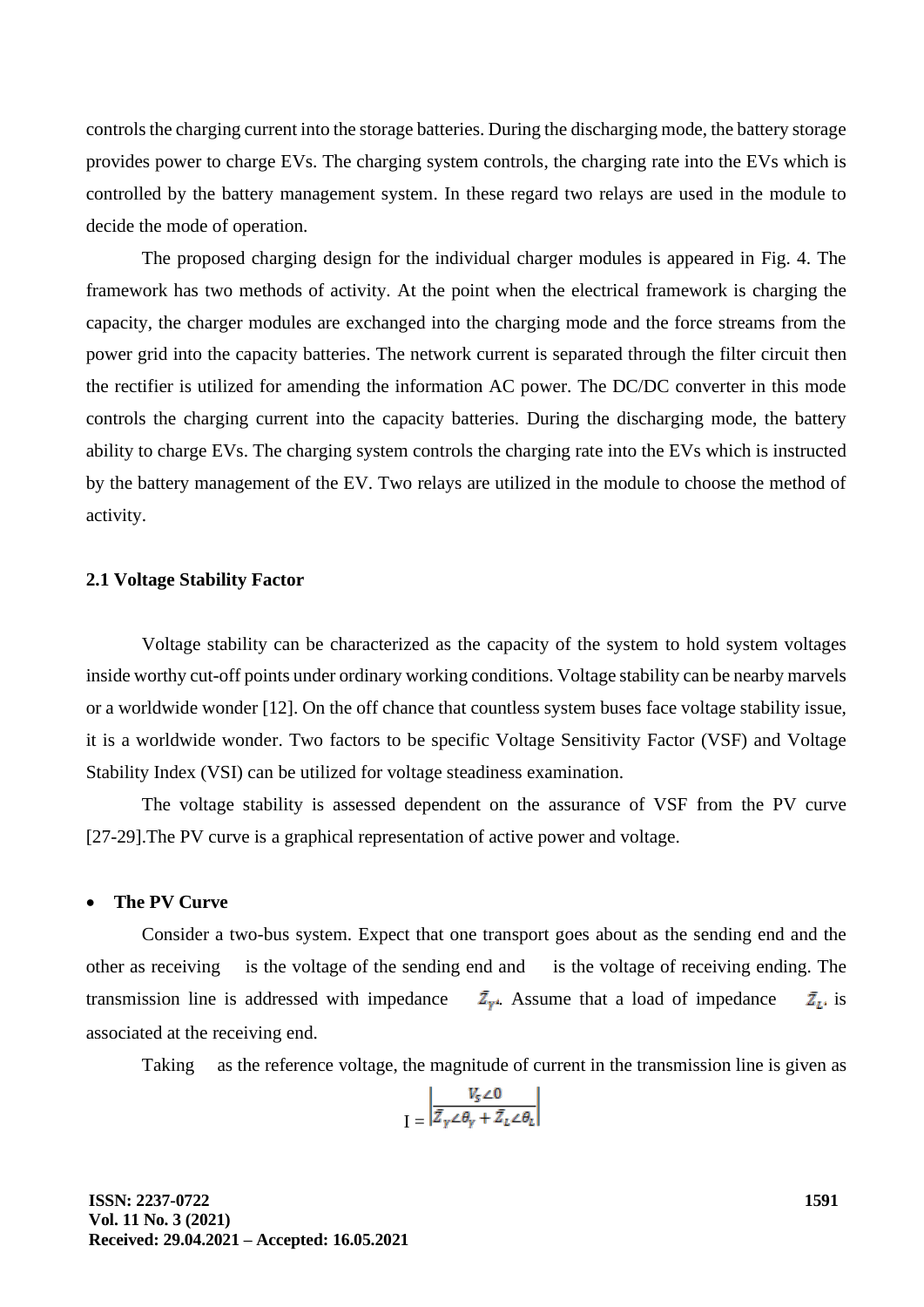$$
\frac{v_5}{\sqrt{z_{\gamma}^2 + z_L b^2 + 2z_{\gamma} z_L \cos{(\theta_{\gamma} - \theta_{\gamma})}}}
$$
(1)

The receiving end voltage magnitude is,

$$
V_R = \frac{v_s z_L}{\sqrt{z_{\gamma}^2 + z_L b^2 + 2z_{\gamma} z_L \cos(\theta_{\gamma})}}
$$
(2)

The active, reactive power consumed by the load is,

$$
P_{L} = \frac{v_{S}^{2} z_{L} \cos(\theta_{L})}{\sqrt{z_{\gamma}^{2} + z_{L} b^{2} + 2 z_{\gamma} z_{L} \cos(\theta_{\gamma} -}} (3)
$$

$$
Q_{L} = \frac{v_{S}^{2} z_{L} \sin(\theta_{L})}{\sqrt{z_{\gamma}^{2} + z_{L} b^{2} + 2 z_{\gamma} z_{L} \cos(\theta_{\gamma} -}} (4)
$$

The receiving end voltage is plotted against varying active power consumed by the load, to obtain the graph shown in Fig. 1 which is called as P-V curve.





This curve shows the course of voltage change with respect to active power.

From the PV curve, the critical point of operation for the system stability can be determined. As shown in Fig. 1, as the active power increases, the voltage decreases to a specific point where the active power is the highest.

It can be expressed as,

$$
VSF = \left| \frac{dV}{dp} \right| \forall P < P,
$$

## **A. Voltage Stability Index**

The voltage stability index method, which was developed for a two-bus system is illustrated below:

Fig. 2 - A Two-bus System is Represented in a Single Line Diagram

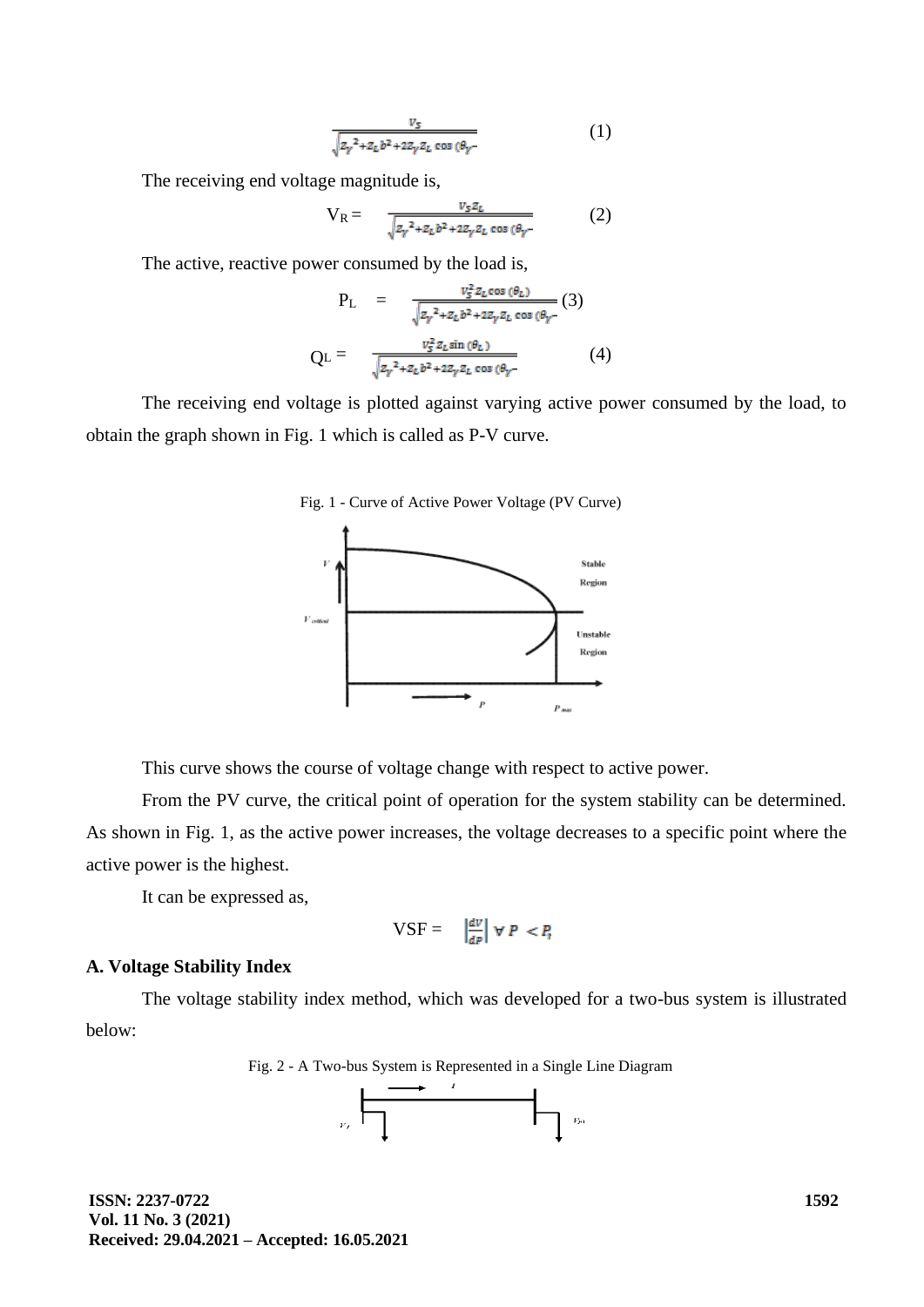Consider j and j+1 be the two buses of the system.  $V_i < \delta_i$  and  $V_{i+1} < \delta_{i+1}$  be the voltages of j and j+1 respectively. The branch has resistance r and impedance x. I is the current flowing through the branch [12]. The equations for current and complex power may be written as

$$
P_{j+1-} i Q_{j+1} = V_j \tag{6}
$$

Substitute the value of I in Equation (6), equate the real and imaginary parts, and simplify the equation:

$$
V_{j+1}^{4} + 2V_{j+1}^{2}(P_{j+1}r + Q_{j+1}x) - V_{j}^{2}V_{j+1}^{2} + (P_{j+1}^{2} + Q_{j+1}^{2} |Z|^{2} = 0.
$$
 (7)

The transferrable active power may be written as

$$
P_{j+1} = \frac{M \mp \sqrt{N}}{|Z|} \tag{8}
$$

and,

$$
Q_{j+1} = \frac{P \mp \sqrt{Q}}{|Z|} \tag{9}
$$

The conditions for existence of transferrable active, reactive power is

$$
\underline{\mathbf{M}} \ge 0 \text{ and } \mathbf{Q} \ge 0 \tag{10}
$$

Substitute the values of N, Q and includes those leads to the inequality defining the stability criterion of the system is:

$$
2V_j^2V_{j+1}^2 - 2V_{j+1}^2(P_{j+1}r + Q_{j+1}x) - |Z|^2 + (P_{j+1}^2 + Q_{j+1}^2) \ge 0
$$
\n(11)

The estimation of the Equation (11) is known as VSI. Regularly, the PEV battery limit ranges between 2 kW and 17 kW. Thus, these elements likewise choose the time needed to charge the battery. Vehicles with huge battery packs can put an appeal on current and voltage from the power grid, to get charged in a short timeframe. This would thus expand the active power demand. From Equation (11) as active power increases the value of equation decreases. In the event that the estimation of VSI decreases under 0, the system gets unstable [16]. Consequently, the effect of charging station on voltage stability is, charging stations demanding higher active power will make the system become unstable.

## **2.2 Reliability**

Reliability of a system is characterized as the probability that the system will not fail throughout a theatrical span of activity, under the given arrangement of working conditions. Consumer loyalty levels give premise to estimation of Reliability of distribution networks.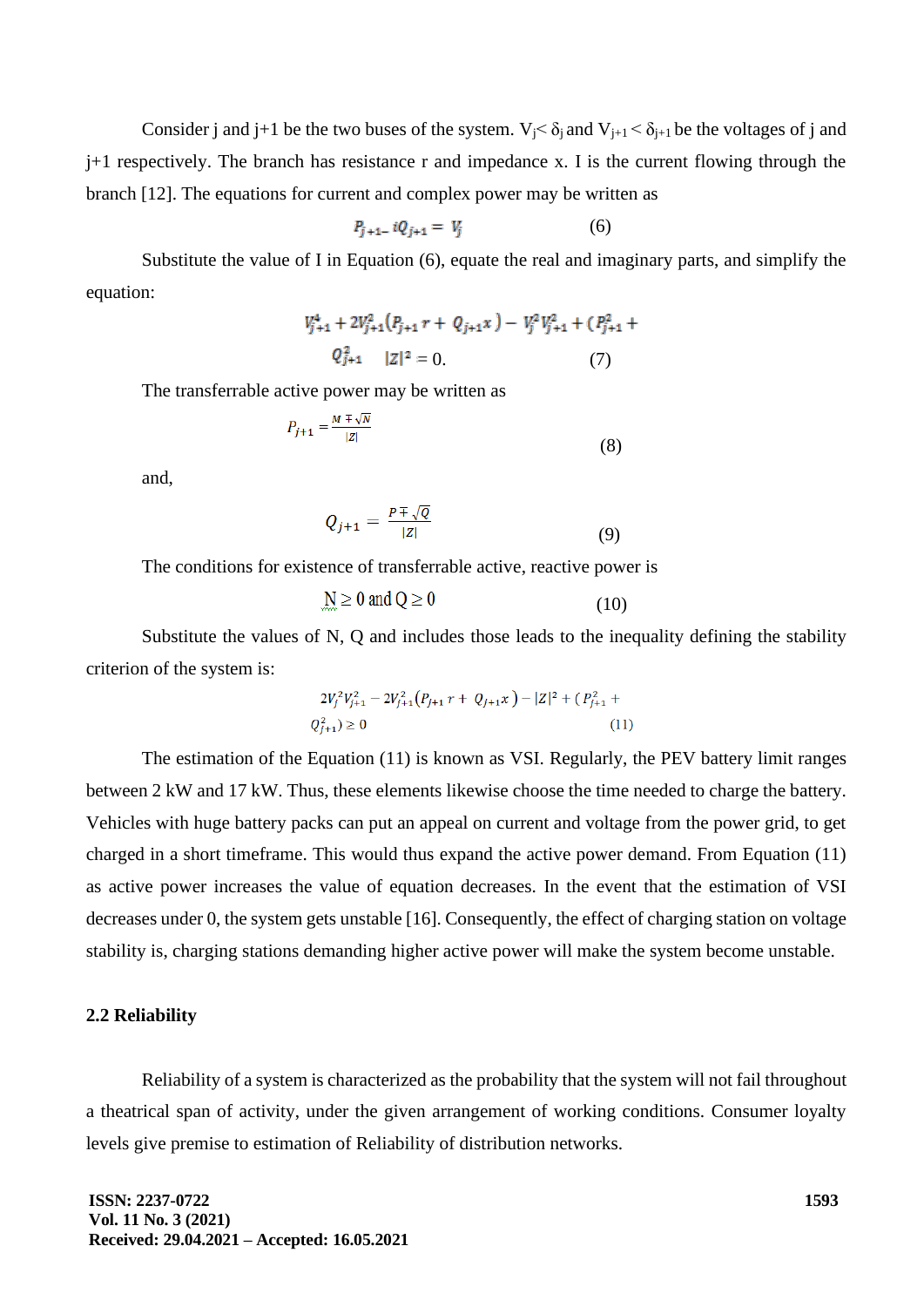#### Fig. 3 - Index of Distribution Network Reliability



For assurance of reliability for a network, a few boundaries, for example, measurable information of disappointment rate, fix rate, normal blackout span, and number of consumers of the network are required.

System Average Interruption Frequency Index (SAIFI) is connected with the frequency and term of interference of administration experienced by consumers. In, SAIFI is characterized as the occasions a system client encounters interference during a specific time-frame. It stresses the condition of the system as far as interference. It is determined as:

$$
SAIFI = \frac{\sum \lambda_j N_j}{\sum N_j}
$$
 (12)

where  $\lambda_j$  is the failure rate and  $N_j$  is the number of customers for location *j*.

The measure of the system's energy shortage is Energy Not Supplied (ENS). It reflects the total energy that the device does not have. It can be calculated as:

$$
ENS = \sum L_j U_j \tag{13}
$$

where,  $L_j$  is the load factor.

AENS shows how much energy is not served during a given time span. The average machine load curtailment index is referred to as AENS. It can be calculated as

$$
AENS = \frac{\sum L_j U_j}{\sum N_j}
$$
 (14)

AENS and voltage deviation above a threshold limit are crucial to the system's operation. Large deviations could put the device under a lot of stress. The power loss in the system can be aggravated by increased demand on the distribution network. It can also extend the time customers have to wait for those buses[20]. Finally increased the load, the system reliability could affect.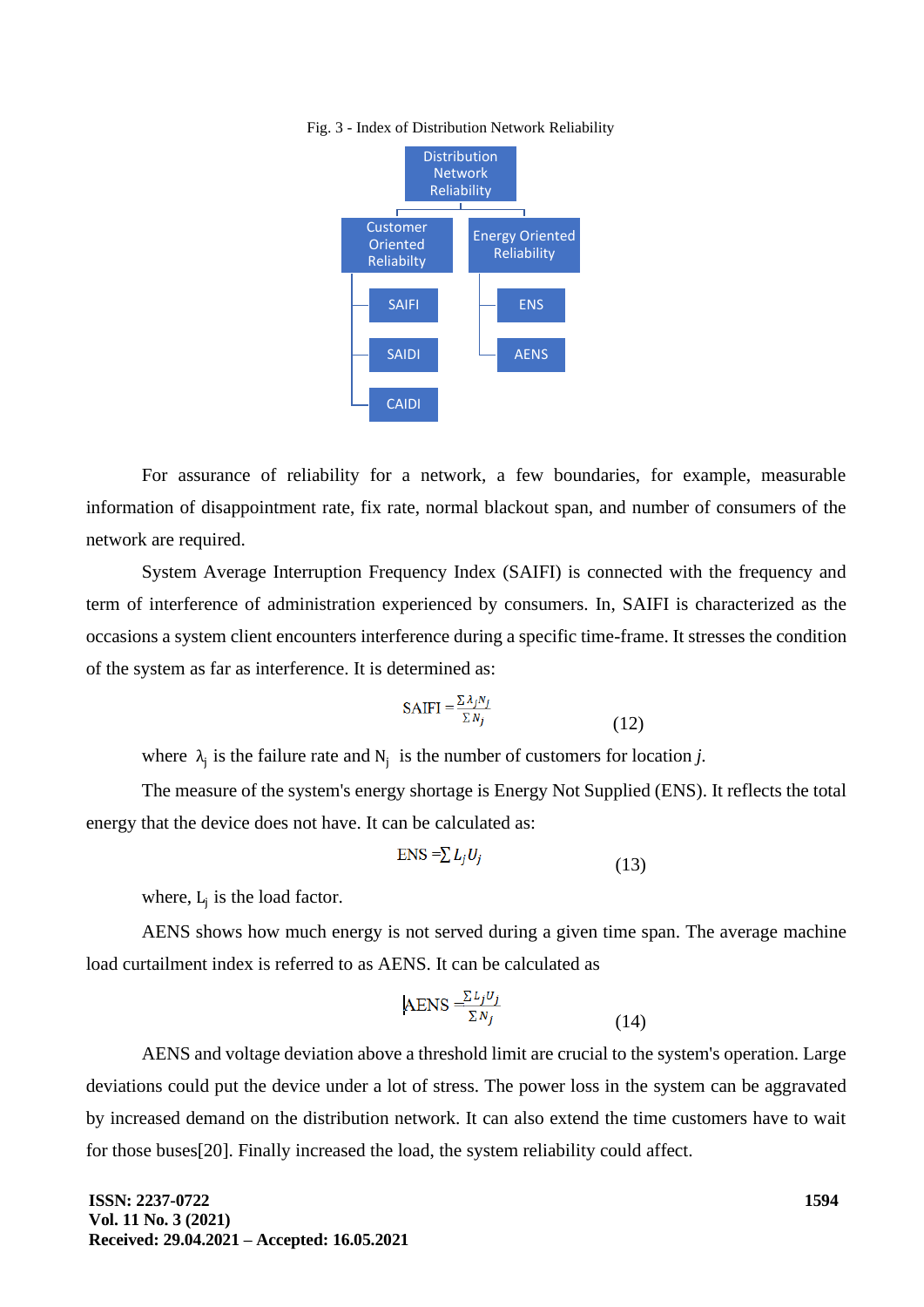As an electric vehicle (EV) is linked to the power grid for charging, the grid's load demand increases. Per customer, the number of service interruptions and the length of each interruption is increasing. This will potentially have a bearing on the power system's reliability indices. When the system's reliability indexes fall below a critical value, the system becomes unreliable. This means that the power system does not sustain voltages within defined limits at all times when reliability indexes are less than their threshold value.

## **2.3 Power Loss**

The equations below are based on a distribution system power flow analysis. The investigation is focused on distribution network modelling.

The relationship between power loss and load demand can be explained by the equation.

$$
P_{loss} = L^2 \frac{R}{V^2 a_t^{2n}} \tag{15}
$$

where L is the distribution network's load demand, R is the line impedance, V is the feeder voltage, and  $a_t$  is the transformer ratio  $n$  is transformer number.

Based on Equation (15) the power loss effect caused by PHEV charging can be represented by the equation.

$$
\Delta P_{loss} = (L_{PHEV}^2 + 2L_{Background}) \left(\frac{R}{v^2 a_t^2}\right) \tag{16}
$$

Where, is  $L_{\text{PHEV}}$  load demand and  $L_{\text{BACKGROUND}}$  is background real time load demand. It is obvious from Equation (16) that as the PHEV's load demand increases, so do the losses in the power systems. Equation dictates that charging a PHEV during peak hours would result in a significant increase in total power loss (16).

The effects of incorporating PHEV loads into an IEEE 14 bus system in order to determine the impact of PHEV charging on the power grid [23].

Figure 4 shows the active line losses profile before the PHEV load was added in the analysis.

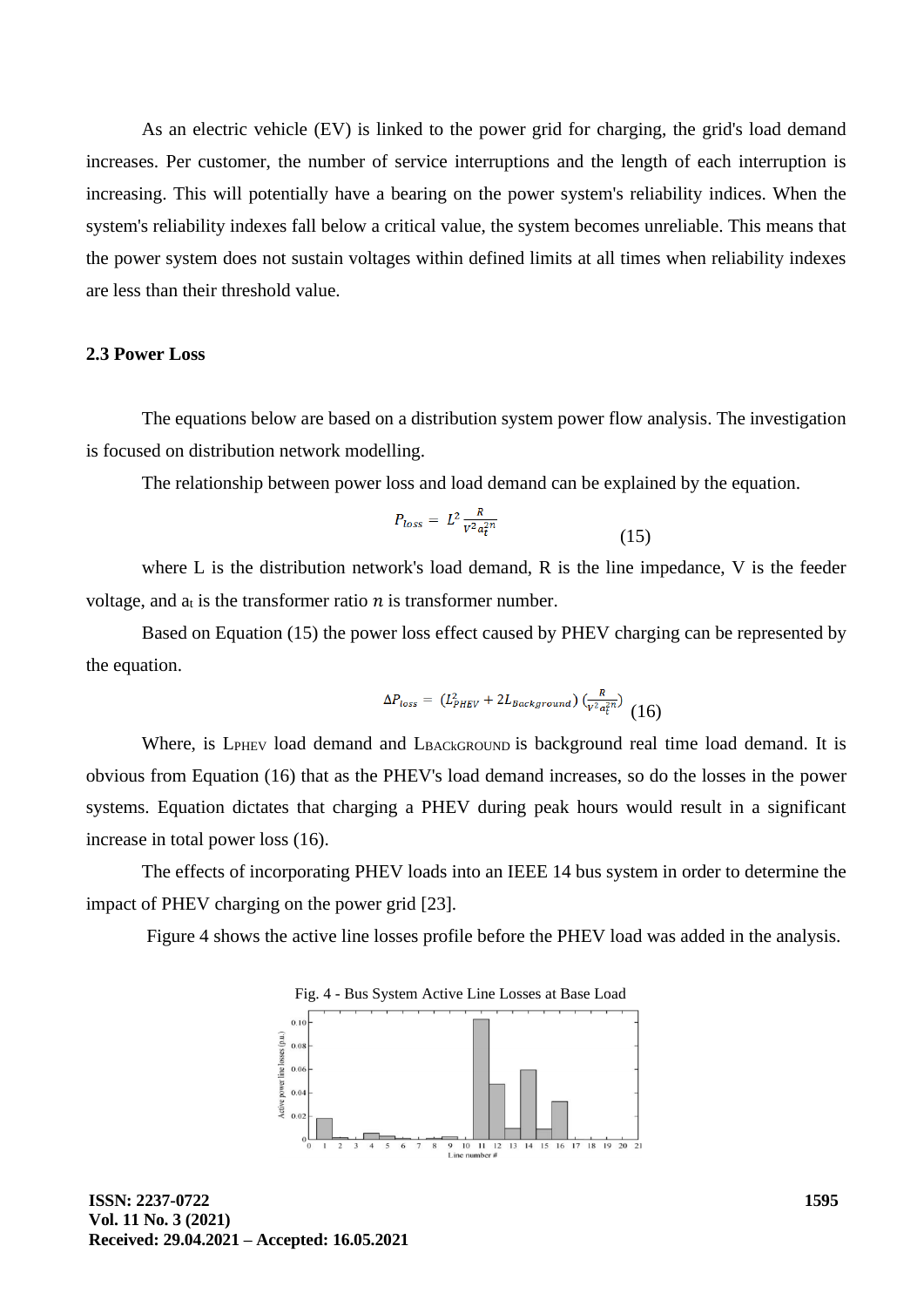The active line losses profile plotted after the introduction of PHEV load is shown in Fig.6.



Fig. 5 - The Bus System's Active Line Loss Profile after the PHEV Load was Implemented

The graph illustrates a rise in active line losses as PHEVs are introduced into the distribution system. This is because PHEV loads increase the active power produced and the line current, resulting in excessive voltage drops. This leads to the increased loss of active lines.

## **2.4 Power Quality**

Harmonic distortion in the power grid, voltage unbalance, current unbalance, and other issues all lead to harmonic issues. PEVs charge by drawing low voltage AC power is converting in to DC when they are connected to the power grid. The AC signal is first rectified before being sent through a DC/DC converter. Rectifier and the DC/DC converters are non-linear loads.

Harmonic distortion is generated on the distribution system by both the rectification and conversion processes performed by non-linear loads. Electric vehicle chargers include various nonlinear devices. Present harmonics are considered to be caused by non-linear loads. When connected to the power grid, it generates a voltage that is not inherently sinusoidal. As a consequence of the nonlinear load generating a sequence of sinusoids, fundamental frequency occurs at product of the fundamental frequency. Three-phase distribution systems are used. Each phase is 120<sup>°</sup> apart.

When the three phases have different harmonics, the total currents do not add up to zero. The three phases' different harmonics may either add constructively or destructively. Neutral currents can be generated if positive addition occurs. These currents have the ability to cause damage to power grids. Current harmonics are the most common source of voltage harmonics.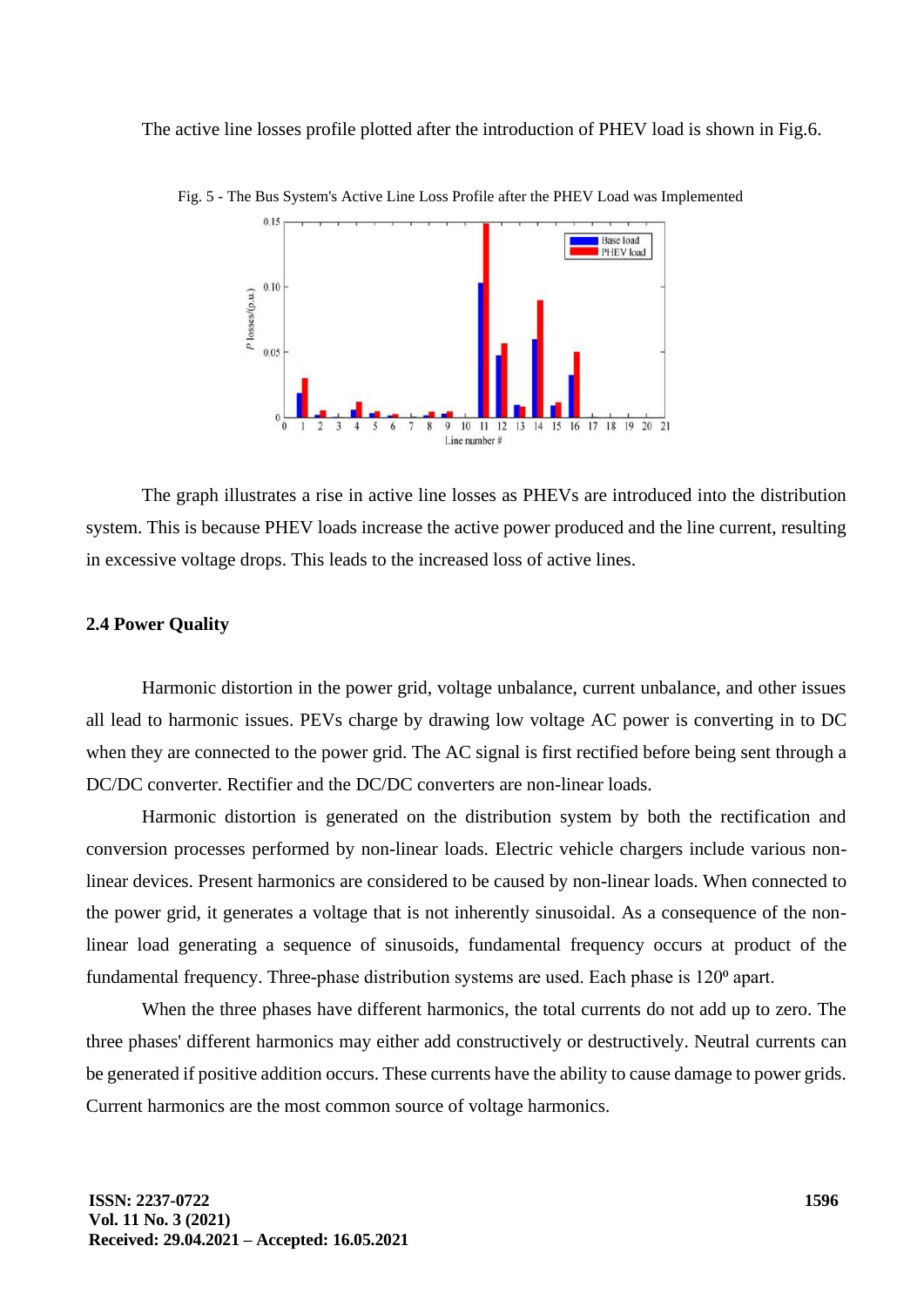The voltage given by the power grid can be distorted by current harmonics induced by source impedance. The level of harmonic distortion in an electrical power system is calculated by total harmonic distortion (THD).

The power factor is related to THD as

Power factor = 
$$
\frac{1}{\sqrt{1 + \left(\frac{THD_v}{100}\right)^2} \sqrt{1 + \left(\frac{THD_i}{100}\right)^2}}
$$

 $THD<sub>v</sub>$  denotes THD related to voltage harmonics, while THD<sub>i</sub> denotes THD related to current harmonics. As shown by the above equation, an increase in THD will result in a decrease in power factor[18]. The apparent power, which is the actual power flowing in the network, is greater than the real power, which is the power consumed by the load, if the power factor is lower.

As a result of the high apparent power, more current is drawn from the grid, resulting in an increase in total energy lost. Increased harmonic current has a variety of effects, including overheating of power system facilities, interruption in the operation of safety and control equipment, and blackout.

Electric vehicles (EVs) are being introduced to the market, with charger structures that differ greatly. THD varies depending on the charger structure. The impact of certain charger systems on the power grid is already illustrated. High harmonic current is developed by a rectifier with a chopper and no control methods and result in high THD[27].

A rectifier with a DC/DC converter and control methods is found in another form of charger. Instead of a chopper, these chargers use a high frequency transformer. They selectively remove high frequency while reducing DC voltage ripples. These charges, on the other hand, introduce a lot of harmonics into the power system. As a result of the harmonics, high THD values are generated, affecting the power quality.

Since EVs with different charger structures introduce a large number of harmonics into the power system, an excessive number of EV charging, particularly during peak hours, can increase the introduction of harmonics. The voltage deviation and voltage unbalance in the device are also increased when a PEV is charged. The phase voltages of all phases in a balanced three-phase system should be equivalent. The voltage difference between the voltages at the three phases of a three-phase device is known as voltage unbalance. The load from EV charging is not uniformly distributed through the power system's three phases.

One phase's load could be higher than the load on the other phases. A phase's load may be zero, while the load on the other two may be non-zero. Uneven EV load distribution can result in different voltage drops between the system's phases, resulting in voltage unbalance. The overall bus-voltage deviation and voltage unbalance occur when charging is not coordinated.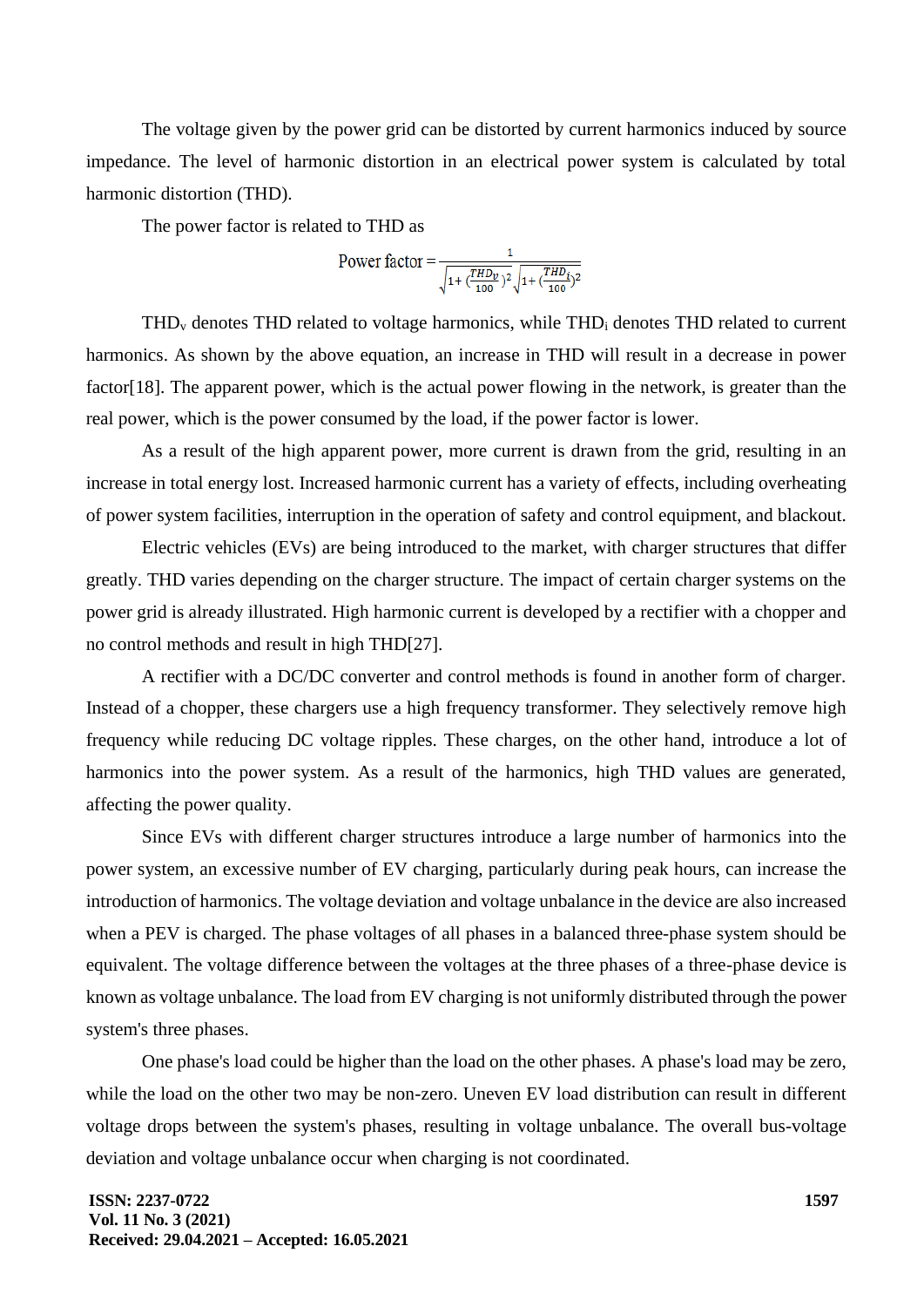Obviously, as the percentage of electric buses on the road increases, the voltage on each bus decreases. As a result, the load current rises and the voltage decreases even more, resulting in an unnecessary voltage drop and, as a result, voltage unbalances. Voltage unbalance, which often means unequal harmonic distortion levels, and phase angle variance, are power quality issues at the distribution level. The power system is heated as a result of the voltage imbalance.

The voltage unbalance (in percent) or Line Voltage Unbalance Rate (LVUR) is defined as the ratio of maximum voltage deviation from the average line voltage to the average line voltage, according to the National Electrical Manufacture Association (NEMA). However, because IEEE uses phase voltage rather than line voltage, the Phase voltage is used. so the Phase Voltage Unbalance Rate (PVUR) is given by

# $PVUR = \frac{Maximum \, voltage \, deviation \, from \, the \, average \, phase \, voltage}{Average \, phase \, voltage}$ Average phase voltage

According to NEMA, the overall voltage unbalance of the electrical supply system is limited to 3%.

## **2.5 Power Flow**

Electric energy from the distribution grid (AC Three Phase) is stepped down to the voltage level of the charging station using a transformer in a charging station. The three-phase AC/DC converter converts AC power to DC power and generates a DC bus. Electric vehicles are charged by connecting to the DC bus through a DC/DC converter that precisely matches the voltage required by the battery.



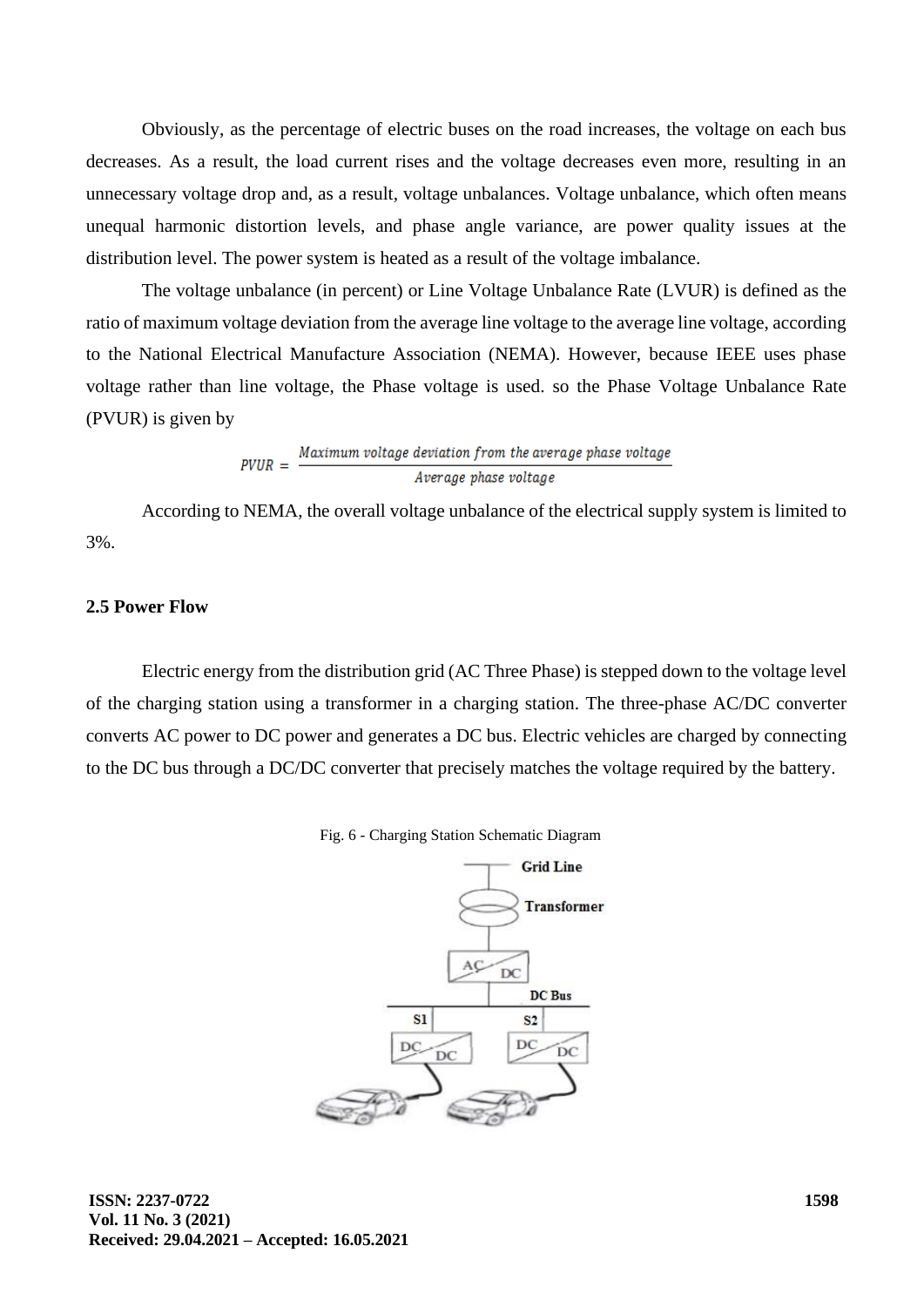The schematic diagram shown in Fig. 6 can be used to illustrate how a charging station operates and how electricity flows through it. A battery adapter (DC/DC converter) connects the electric vehicle to the charging station's DC bus. Constant Current-Constant Voltage (CC-CV) charging is the charging system used to charge the battery of an electric vehicle.

The battery current is kept constant at first, and the battery voltage is allowed to rise until it reaches a fixed value in this scheme. Constant Current (CC) mode is the term for this mode. When the voltage exceeds this level, current is allowed to decrease while the voltage is retained at the predetermined level it's known as Constant Voltage (CV) mode. Constant Current (CC) mode is used for the bulk of the charging.

The DC/DC converter provides a suitable output for the battery. The voltage and current parameters of the DC/DC converter are regulated by a controller designed for CC-CV charging. The controller provides voltage and current rating feedback from the battery as input. The flow chart for the CC-CV controller software is shown in Fig.8.



Fig. 8 - Charging Flow Map for CC-CV

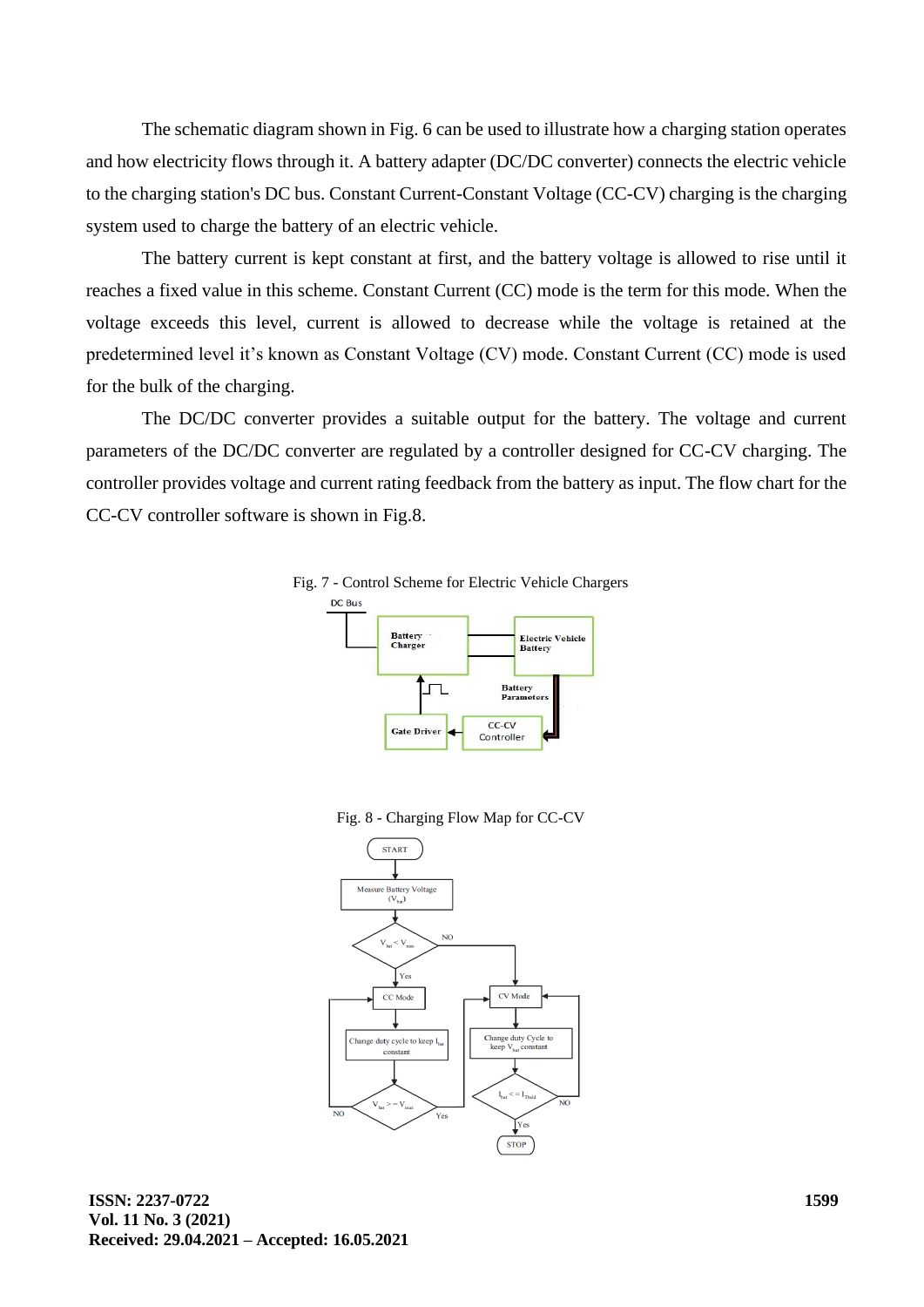In power system analysis and design, power flow analysis is essential. Consider a structure made up of N buses. The following equations (17) to (21) was adapted from. The injection of net power into any machine bus k, which is complex in nature, can be described as

$$
S_k = V_k I_k^* \tag{17}
$$

The current injected to bus k may be represented as

$$
I_k = \sum_{j=1}^N Y_{kj} V_j \tag{18}
$$

where,  $Y_{kj}$  is the element (y, k) of the admittance matrix Y. Also,  $Y_{kj} = G_{kj} + iB_{kj}$  where *G* denotes conductance and *B* denotes susceptance. Substituting Equation (18) in Equation (17), we obtain,

$$
S_k = V_k \sum_{j=1}^{N} Y_{kj}^* V_j^*
$$

It is known that  $V_K$  has magnitude  $|V_K|$  and phase angle. Hence the above equation may be written as

$$
S_k = |V_k| \angle \theta_k \sum_{j=1}^{N} (G_{kj} - iB_{kj})(|V_j| \angle -\theta_j)
$$
  

$$
S_k = \sum_{j=1}^{N} |V_k| \angle \theta_k |V_j| \angle -\theta_j (G_{kj} - iB_{kj})
$$
 (19)

Substituting for  $|V_k| \leq \theta_k$  as  $|V_k| (\sin \theta_k + i \cos \theta_k)$  in Equation (20), we obtain,

$$
S_k = \sum_{j=1}^N |V_k||V_j|(\cos \theta_{kj} + i \sin \theta_{kj})(G_{kj} - i B_{kj})
$$

where,  $\theta_{ki} = \theta_k - \theta_i$ . The above equation can be further simplified as

$$
S_k = \sum_{j=1}^N \frac{|V_k||V_j|(G\cos\theta_{kj} + B\sin\theta_{kj}) + (G\sin\theta_{kj} - B\cos\theta_{kj})}{i(G\sin\theta_{kj} - B\cos\theta_{kj})}
$$
(20)

The complexities of control The active power is represented by the real part of S k, while the reactive power is represented by the imaginary part. It can be written as:

$$
S_k = P_k + i Q_k \tag{21}
$$

where,  $P_K$  is the active power and  $Q_K$  is the reactive power. Comparing Equation (20) and Equation (21), the equations for active power and reactive power may be written as

$$
P_k = \sum_{j=1}^{N} |V_k| |V_j| (G \cos \theta_{kj} + B \sin \theta_{kj})
$$
  

$$
Q_k = \sum_{j=1}^{N} |V_k| |V_j| (G \sin \theta_{kj} - B \cos \theta_{kj})
$$

**ISSN: 2237-0722 Vol. 11 No. 3 (2021) Received: 29.04.2021 – Accepted: 16.05.2021**  **1600**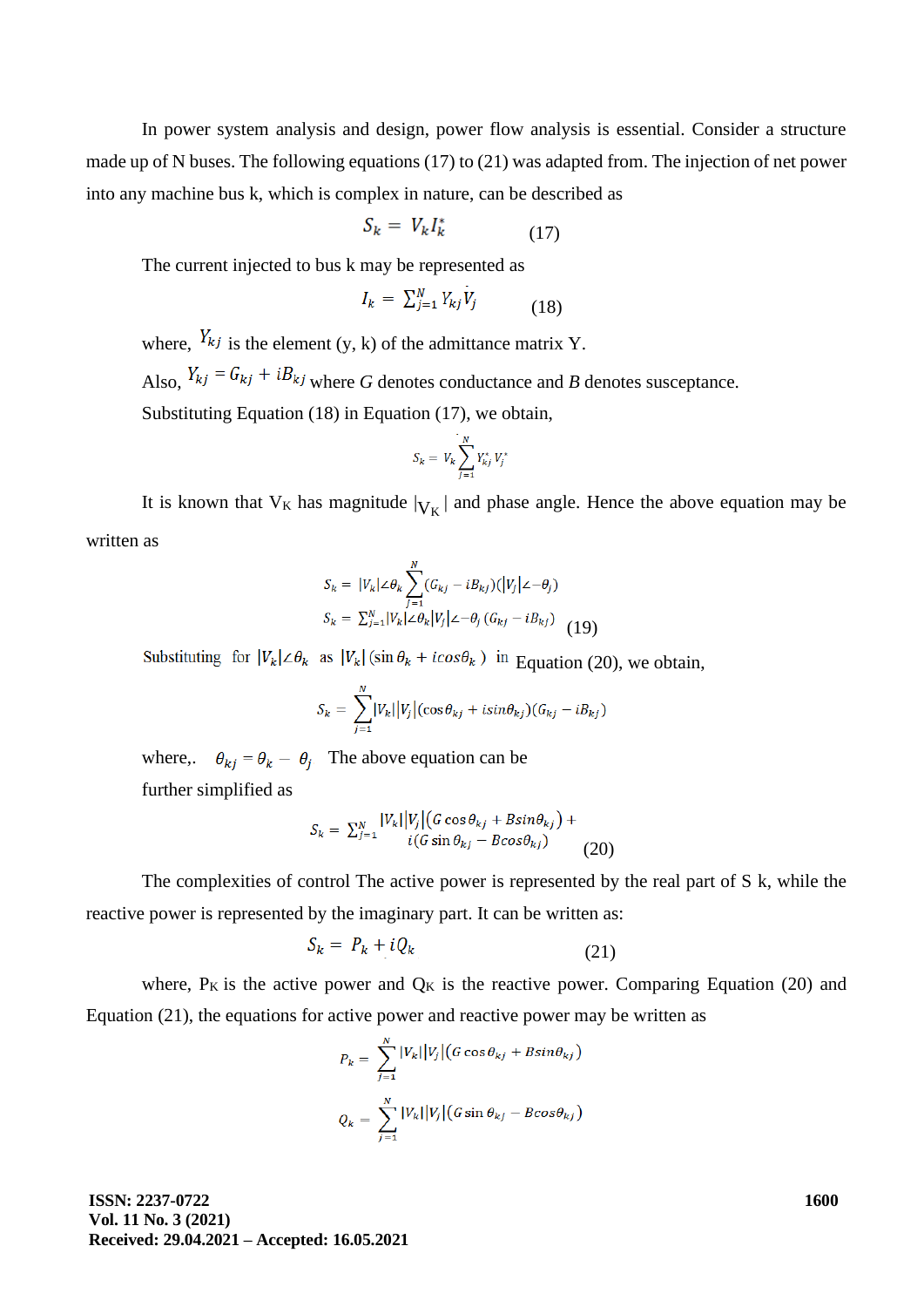The authors conducted a study to monitor improvements in the power grid's voltage profile, active power profile, and reactive power profile after PHEVs were incorporated into the grid. The research was carried out using the IEEE 14 standards, which was generated in the Simulink Simulation Environment, and the results were plotted using the same. According to the study, the voltage magnitude profile plotted before the integration of PHEV load on to power system is shown in Fig. 9.





The Figure.10 shows that the voltage magnitude profile of the bus system after including of PHEV loads to all buses except bus numbers 1,2,3,6, and 8.



Fig. 10 - After the PHEV Load was Implemented, the Bus System's Voltage Magnitude Profile Improved

When comparing Figures. 9 and 10, it can be shown that the voltage magnitude of the buses where the PHEV loads were attached has decreased. The increased load demand imposed by PHEVs is to blame for this degradation.

Similarly, Figure. 11 represents the active power profile of the bus system prior to the incorporation of the PHEV into the power system. The active power profile after the addition of a PHEV load to bus number 1 is shown in Figure. 12. When comparing Figure. 11 and Figure. 12, it is clear that the active power produced by the penetration of PHEV load into the distribution network has increased significantly.

**ISSN: 2237-0722 Vol. 11 No. 3 (2021) Received: 29.04.2021 – Accepted: 16.05.2021**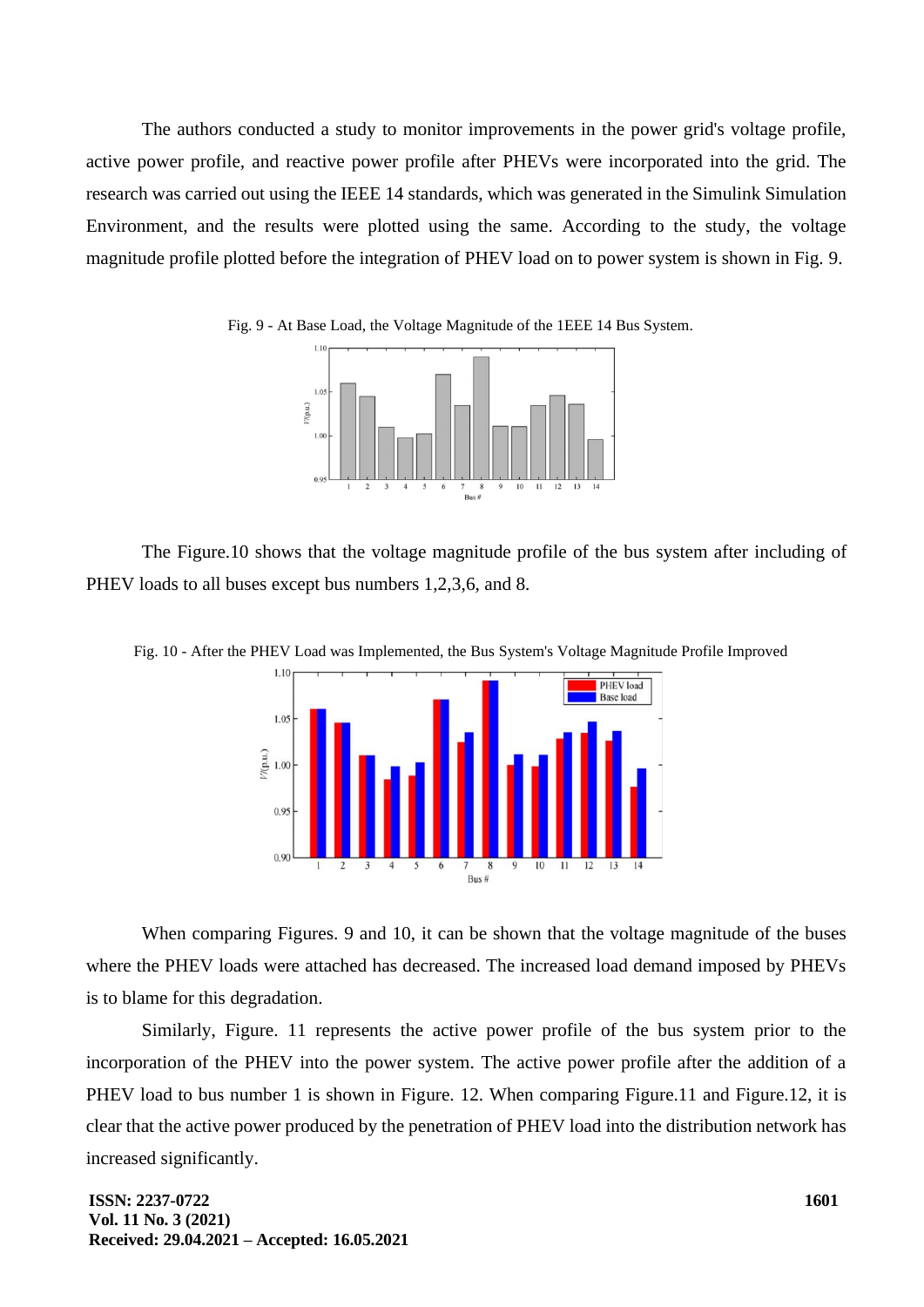The increased active power produced can be attributed to the need to satisfy the PHEV load's increased charging demand. A higher line current is produced as more active power is generated.



Fig. 11 - At Base Load, The Bus System's Active Power Profile

Fig.12 - PHEV Load was Installed on Bus Number 1, The Active Power Profile of the Bus System Improved



#### **3. Miscellaneous Impacts**

Other implications of incorporating PHEVs into distribution networks include:

## **3.1 Congestion**

EV vehicle customers are free to charge their vehicle batteries at any time and for any span of hours. The power network may not be able to meet the demands of all customers in this scenario of uncoordinated charging. EV owners and residential consumers are among the customers. When many EVs are paid at the same time during peak load hours, the situation becomes even worse. The distribution network can become overloaded as a result of this uncoordinated charging.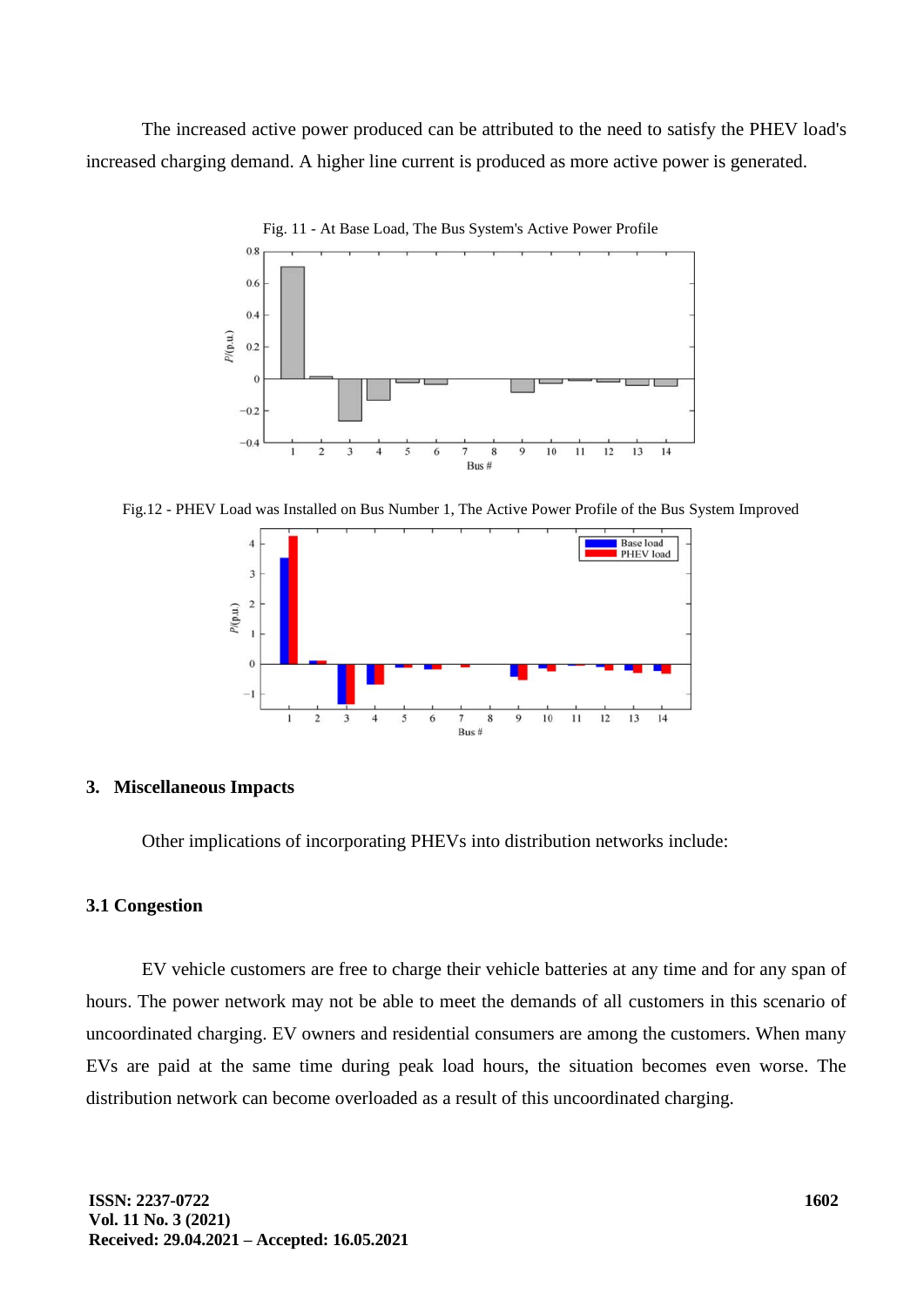## **3.2 Deterioration of Transformers**

The life span of the transformer can be adversely affected over time as a result of increased PEV penetration, increased harmonic distortion, uncoordinated charging patterns, and increased temperature. These factors can contribute to the transformer's reduced productivity and lifespan.

## **4. Conclusion**

In the current scenario, where EVs are rapidly becoming common, a study of the various effects of PHEV integration on distribution is an unavoidable necessity. Voltage instability, increased power loss, reduced system efficiency, and increased customer service interruptions result from the increased penetration of PHEVs into the delivery system. This integration has the ability to introduce both current and voltage harmonics into the power system, lowering its power quality. The high load demand imposed by PHEVs results in increased active power generation, which allows heating losses to accumulate in the power system.

Congestion in the delivery network may also arise as a result of an increase in the number of customers. All of these consequences would be compounded by the charging of electric vehicles during peak hours. It is imperative that charging time strategies be implemented in order to overcome the losses and negative impacts that have been introduced into the power system. To minimize the negative effects of EV charging on power systems, several load models and charging strategies have been developed, with more in the works.

## **References**

Haghbin, S. Khan, K. Lundmark, S. Alakvla, M. Carlson, O. Leksell, M. Wallmark. "Integrated chargers for EV's and PHEV's: Examples and new solutions,", *In Proceedings of the 2010 XIX International Conference on Electrical Machines (ICEM),* Rome, Italy,6-9 Sep 2010; pp.1-6.

Xu, M.; Q.; Liu, K. "Network equilibrium problems for the mixed battery electric vehicle and gasoline vehicles subject to battery swapping stations and road grade constraints," *Transp. Res. Part B* 2017, 99, pp.138-166.

Adler, J.D.; Mirchandani, P.B. "Online routing and battery reservations for electric vehicles with swappable batteries," *Transp. Res. Part B Meth.*, 2014, 70, pp. 285-302.

Jang, Y.J.; Ko, Y.D.; Jeong, S. "Optimal design of the wireless charging electric vehicle,". *In Proceedings of the 2012 IEEE International Electric Vehicle Conference,* Greenville, SC, USA, 4-8 March 2012; pp.1-5.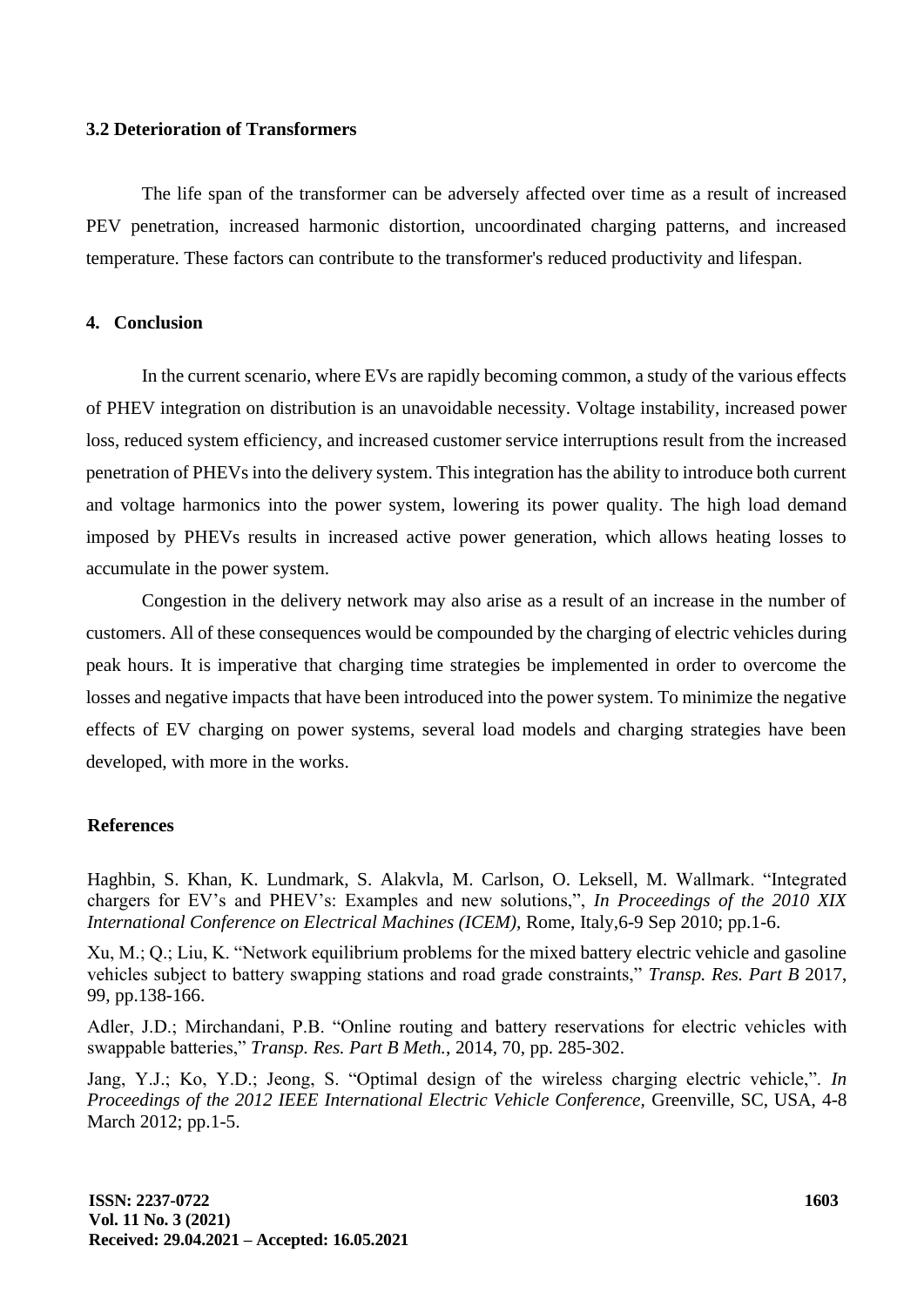Budhia, M.; Boys, J.T.; Covic, G.A.; Huang, C.Y. "Development of a single-sided flux magnetic coupler for electric vehicle ipt charging systems," *IEEE Trans. Ind. Electr.,* 2013, 60, pp. 318-328.

Pelletier, S.; Jabali, O.; Laporte, G. "Battery Electric Vehicles for Goods Distribution: A Survey of Vehicle Technology, Market Penetration, incentives and Practices," 2014.

Huang, K.; Kanaroglou, P.; Zhang, X. "The design of electric vehicle charging network.". *Transp. Res. Part D* 2016, 49, pp.1-17.

Geske, M.; Komarnicki, P.; Stotzer, M.; Styczynski, Z.A. "Modelling and simulation of electric car penetration in the distribution power system – Case study,". *In Proceedings of the International Symposium on Modern Electric Power Systems,* Wroclaw, Poland, 1. September 2011; pp.1-6.

Zhang, Y.; Song, X.; Gao, F.; Li, J. "Research of voltage stability analysis methos in distribution power system with plug-in electric vehicle,". *In Proceedings of the IEEE Asia Pacific Power and Energy Engineering,* Xi an, China, 25-28 Oct-2016; pp.1-6.

S. Dhayanandh, S. Manoharan "Power Quality Improvements Using Multi Converter Unified Power Quality Conditioner" *Caribbean Journal of Science,* Volume 53 Issue No.1 (2019) 542-547, ISSN: 0008-6452.

Stats, P.T.; Grady, W.M.; Arapostathis, A.; Thallam, R.S. " A statistical analysis of the effect of electric vehicle battery charging on distribution system harmonic voltages,". *IEEE Trans. Power Deliv.*, 1998, vol.13, pp. 640-646.

McCarthy, D.; Wolfs, P. "The HV system impacts of large scale electri vehicle deployments ina metropolitan area". *In Proceedings of the 20th Australian Universities Power Engineering Conference,* Christchurch, New Zealand, 5-8 Dec 2010; pp.1-6.

IEEE, Special publication 90TH0358-2-PWR, "Voltage stability of power systems: concepts, analytical tools, and industry experience,".1990.

CIGE task force 38-02-10, "Modelling of voltage collapse including dynamic phenomena,". 1993.

Kundur, P. "Power System Stability and Control"; McGraw-Hill: New York, USA, 1994; Vol-7.

Lis, R.A. "Voltage Stability Assessment Using Bus PQ Curvve".

Rahman, M.M; Barua, S.; Zohora, S.T.; Hasan, K.; Aziz, T. "Voltage sensitivity based site selection for PHEV charging station in commercial distribution system". *In Proceedings of the Asia Pacific Power and Energy Engineering Conference,* Hong Kong, China, 8-11 Dec-2013; pp.1-6.

S. Dhayanandh, S. Manoharan "Improved Design of Harmonic Filtering Technique for AC and DC Converters", *International Journal of Pure and Applied Mathematics,* Volume 118 No.10 (2018) 57-67, ISSN: 1314-3395.

"Chapter-8 Voltage Stability" NPTEL. [https://nptel.ac.in/courses/108106026/chapter8.pdf.](https://nptel.ac.in/courses/108106026/chapter8.pdf)

S. Deb, K. Tammi, K. Kalita, P. Mahantra, "Impact of Electric Vehicle Charging Station Load on Distribution Network" *Energies,* vol.11, no.1. p.178. jan.2018.

Eminoglu, U.; Hocaoglu, M.H. "A voltage stability index for radial distribution networks". *In Proceedings of the 20017 42nd International Universites Power Engineeering Conference,* Brighton, UK, 4-6 Sep-20017; pp 408-413.

R. Liu, L. Dow, E. Liu, "A survey of PEV impacts on electric utilities" ISGT 2011, pp. 1-8, 2011.

Chowdhury, A, Koval, D. *"Power Distribution System Reliability: Practical Methods and Applications",* John Wiley & Sons, hoboken, NJ, USA,2015.